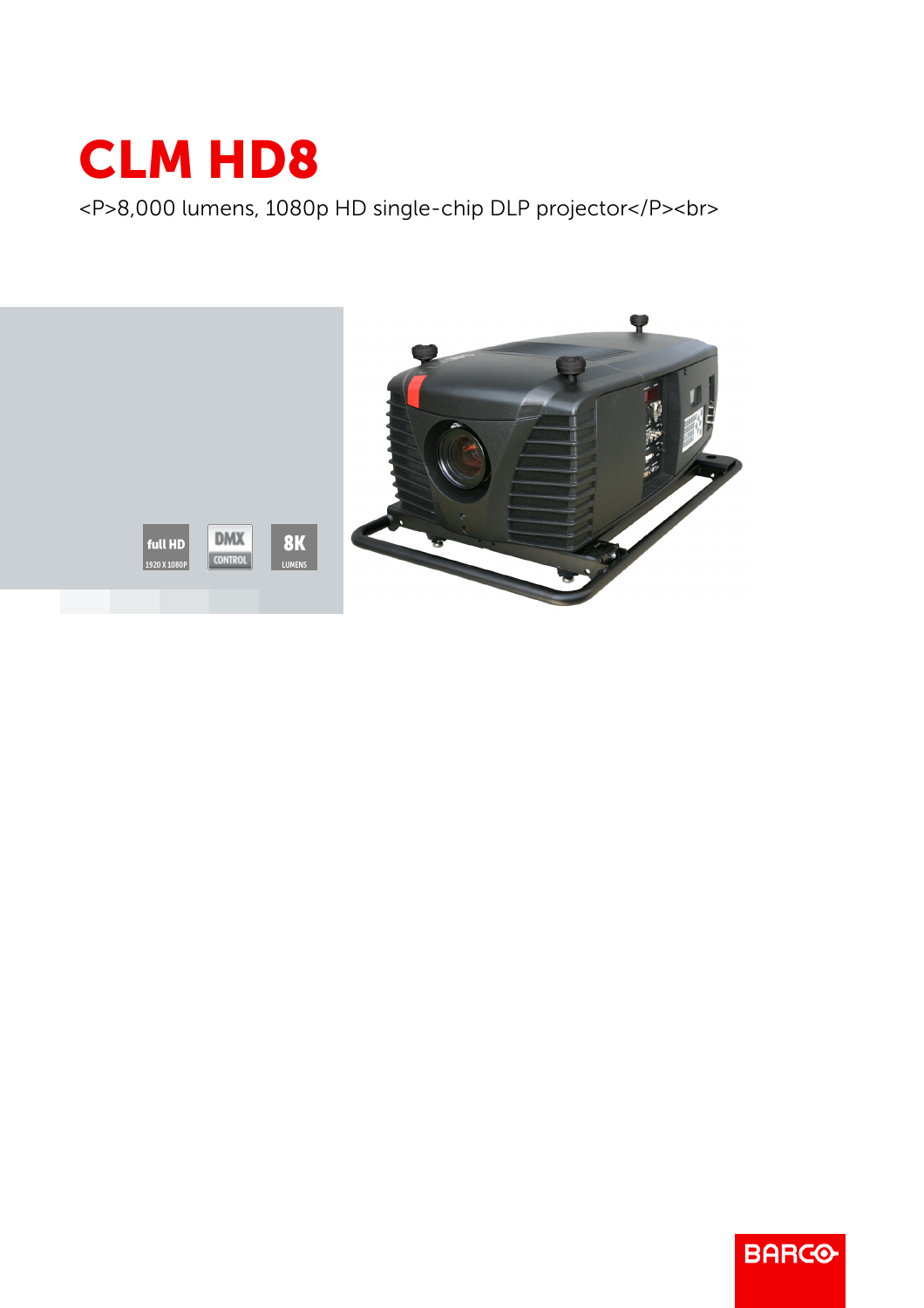| <b>PRODUCT SPECIFICATIONS</b>                  | <b>CLM HD8</b>                                                                                      |
|------------------------------------------------|-----------------------------------------------------------------------------------------------------|
| Projector type                                 | Full HD single-chip DLP digital projector                                                           |
| Technology                                     | 0.95' DMD™ x1<br>Color wheel: RGBW                                                                  |
| Resolution                                     | 1920x1080                                                                                           |
| <b>Brightness</b>                              | 8,000 center lumens<br>7,500 ANSI lumens                                                            |
| Contrast ratio                                 | 1,200:1 (standard)<br>2,000:1 (high contrast mode)                                                  |
| <b>Brightness uniformity</b>                   | 95%                                                                                                 |
| Aspect ratio                                   | 16:9                                                                                                |
| ScenergiX                                      | Horizontal and vertical edge blending                                                               |
| Lens type                                      | QCLD                                                                                                |
| Lenses                                         | <b>CLD</b><br>(fix)<br>0.85:1<br>(zoom)<br>$1.2 - 1.5$<br>$1.5 - 2.2$<br>$2.2 - 4.4$<br>$4.4 - 7.0$ |
| Optical lens shift                             | Vertical: -20% to +110%<br>Horizontal: 15% (L) and 100% (R)<br>on zoom lenses                       |
| Color correction                               | P7                                                                                                  |
| Lamps                                          | 4x300W                                                                                              |
| Lamp lifetime                                  | 750 hours (typical)<br>1250 hours (maximum)                                                         |
| Transport with lamp                            | Yes                                                                                                 |
| Lamp house, quick replace                      | Yes, auto lamp select                                                                               |
| Customer bulb replace                          | N/A                                                                                                 |
| Lamp warranty (field replace/ factory replace) | 120 days, 500 hours                                                                                 |
| Sealed DLP™ core                               | Standard                                                                                            |
| Optical dowser                                 | 0-100% brightness control through DMX512 signal                                                     |
| Picture-in-picture                             | Up to two sources simultaneously                                                                    |
| Orientation                                    | table -ceiling -(side) portrait -vertical                                                           |
| <b>DMX 512</b>                                 | Standard                                                                                            |
| WARP                                           | H keystone                                                                                          |
| Integrated web server                          | N/A                                                                                                 |
| CLO (constant light output)                    | N/A                                                                                                 |
| 3D ready (optional)                            | Passive, circular polarized                                                                         |
| Inputs                                         | SDI/HDSDI, DVI (HDCP 1,3)                                                                           |
| <b>Optional Inputs</b>                         | DVI(HDCP); 5-BNC RGBHV, RGBS/RGsB, YUV CS/SOY, Composite video, S-Video; HDSDI/SDI                  |
| Input resolutions                              | From NTSC up to UXGA (1600x1200), including full HD (1920x1080)                                     |
| Max. pixel clock                               | 165 MHz                                                                                             |
| Software tools                                 | Projector Toolset                                                                                   |
| Control                                        | XLR wired + IR, RS232                                                                               |